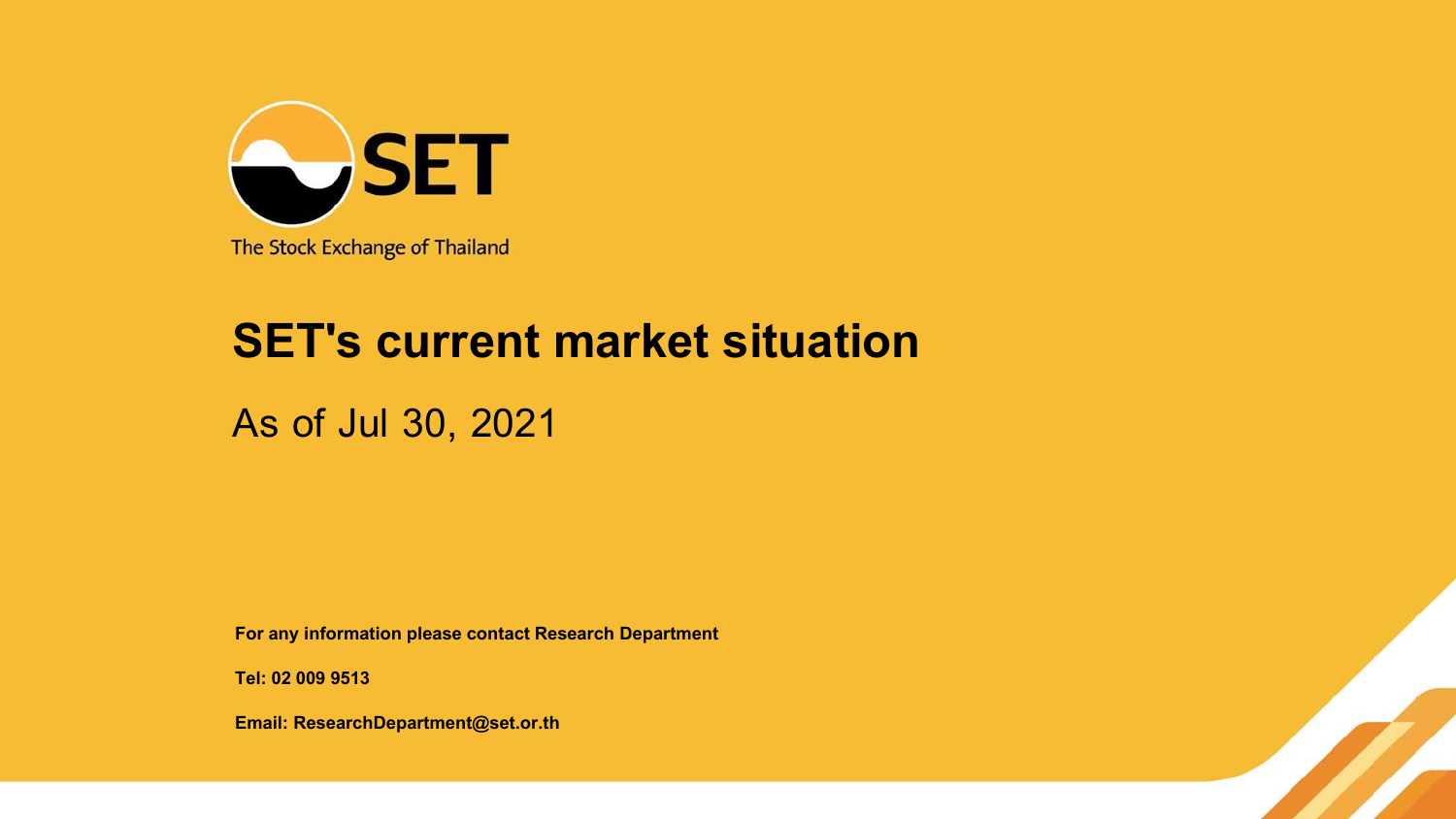**As of Jul 2021, 760 companies were listed on SET and mai. YTD, there are 19 new listed companies on SET and mai and 2 delisted companies.**



## **Number of listed companies (SET and mai) and newly listed companies**



Source: SETSMART; Data as of Jul 30, 2021

Note: Excluding property fund, real estate investment trusts (REITs).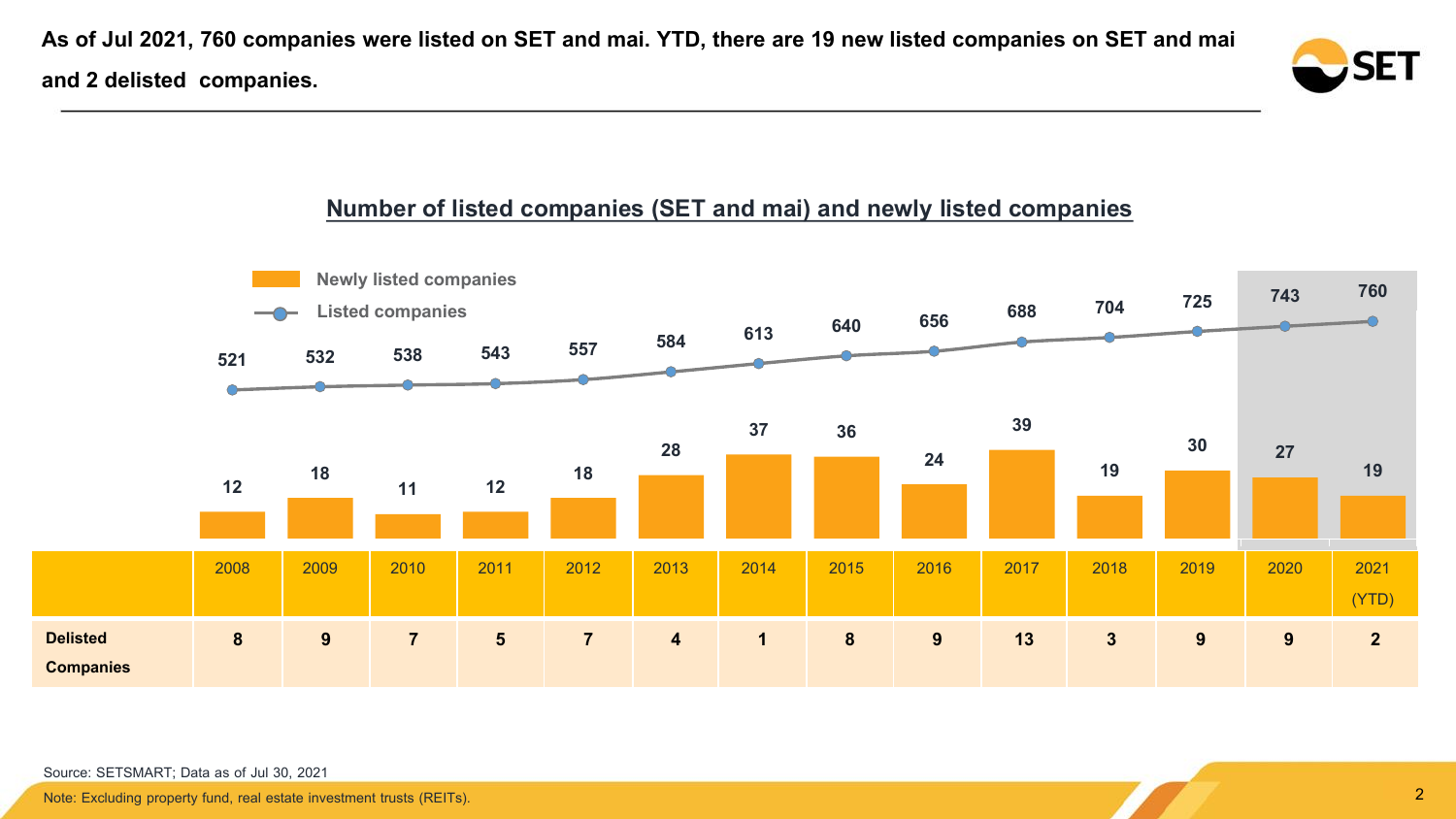**As of Jul 2021, The SET and maihave a total of market capitalization of THB 17.87 trillion, increased by 9.33% from end 2020 while SET Index increased by 5.01%.**

# SET

## **Market Capitalization and Index (End period value)**

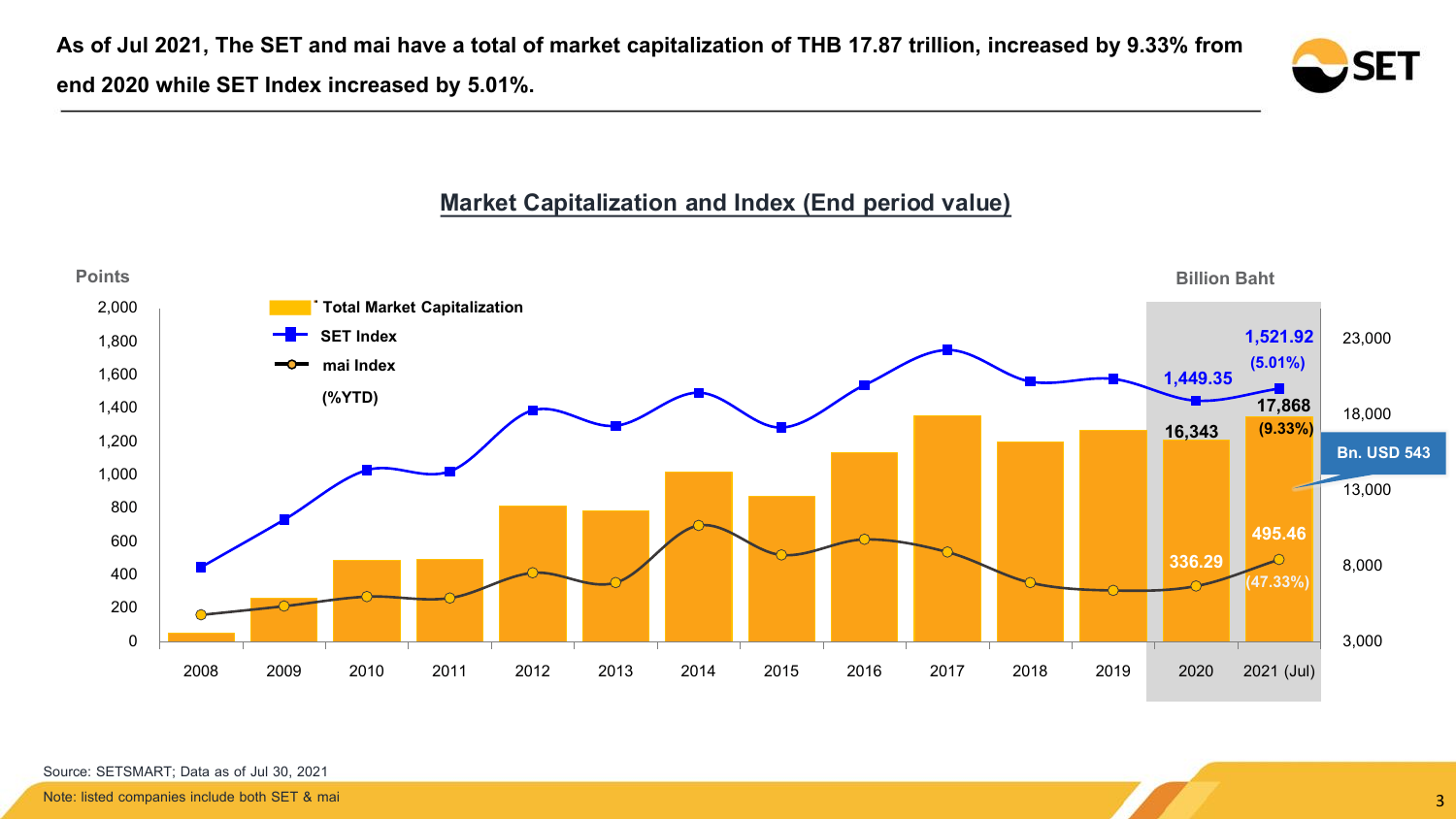



Source: SETSMART; Data as of Jul 30, 2021

Note: listed companies include both SET & mai.

\* Excluding property funds, REITs and Infrastructure Funds

\*\* Other Instruments include other types of securities, except common stock.

\*\*\* Excluding market capitalization of Non-performing group (NPGs), Preferred Stock and Warrants, Property Fund and REIT 44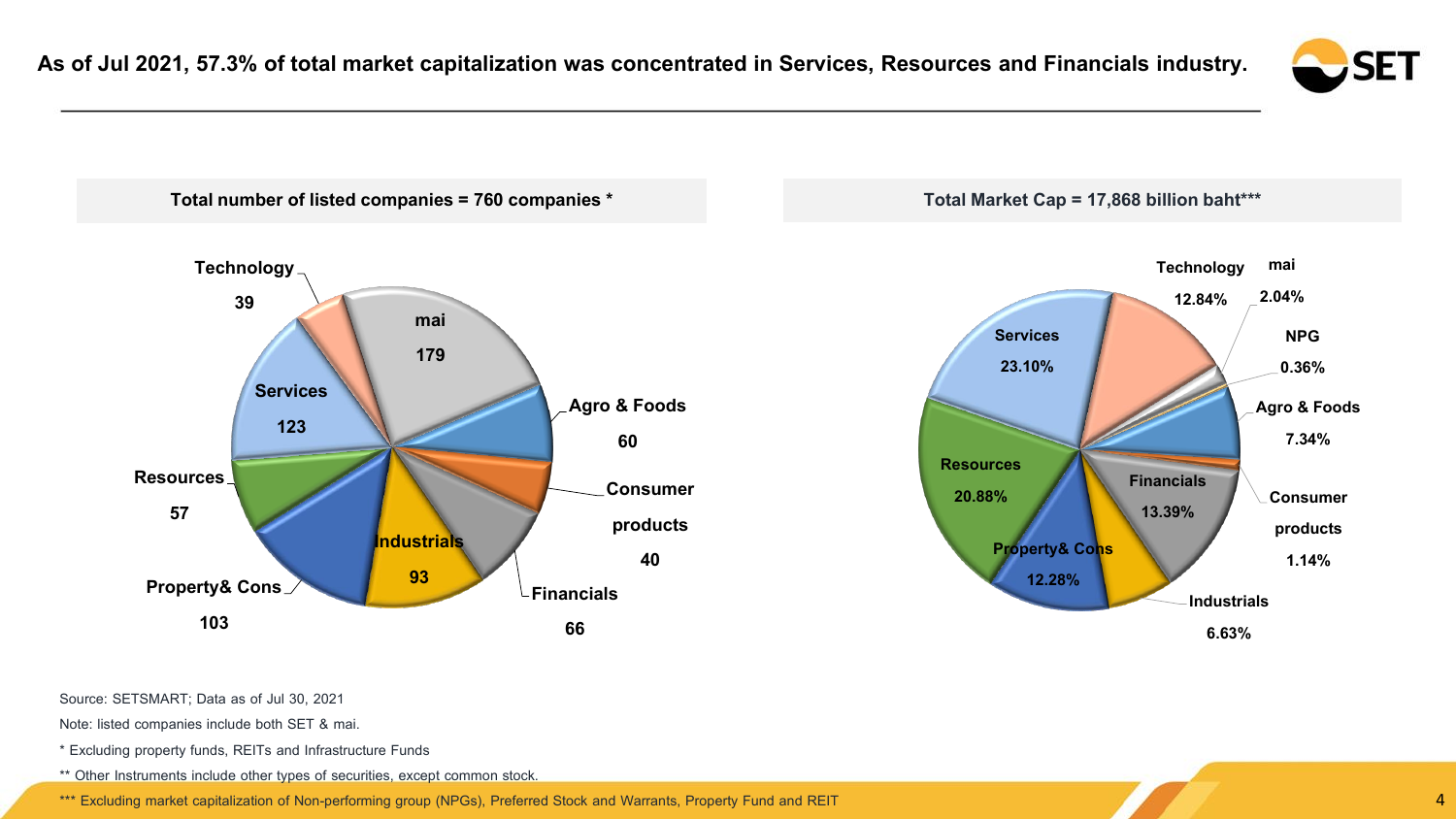**The average daily security trading in SET and maiduring Jan - Jul 2021 was at 96,388 million baht, increased by 41.8%**

**yoy, while foreign average daily trading was at 34,358 million baht, increased by 41.2%.**





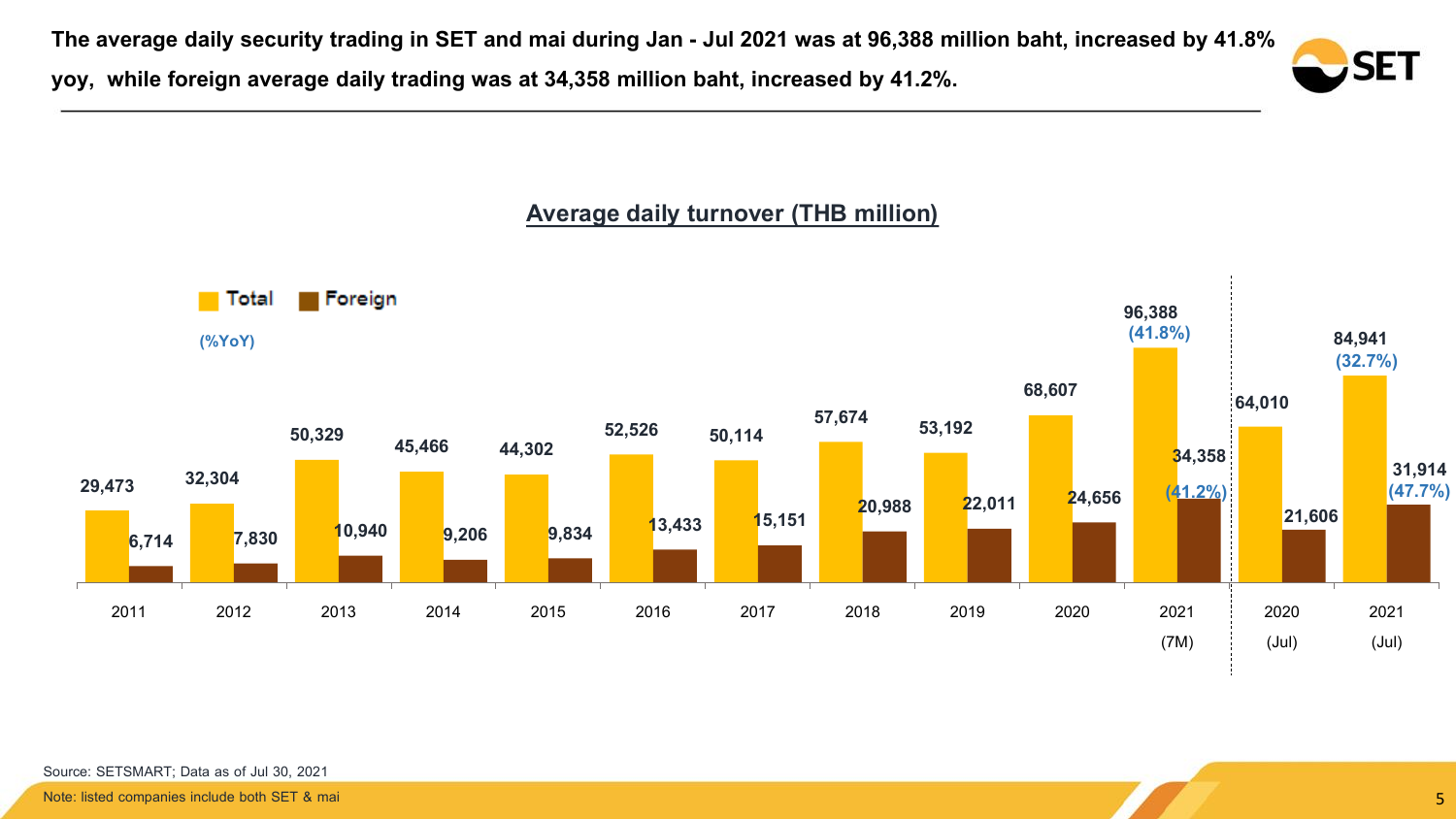**In Jul 2021, foreign investors net sold 17,741 million baht on SET and mai, and in 7M/2021 foreign investors net sold 95,558 million baht.**





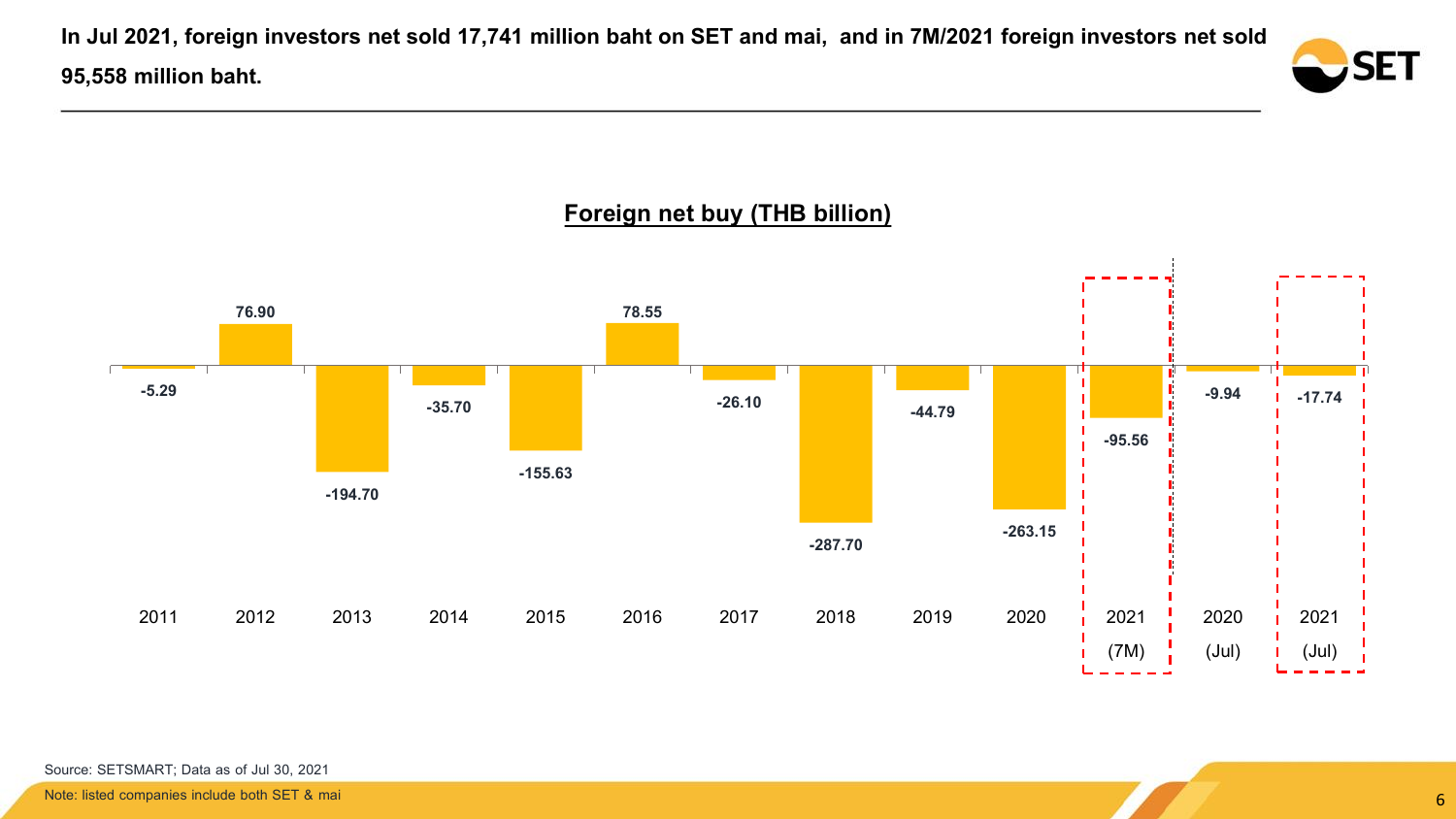**In Jul 2021, local investors accounted for the highest trading value at 47.42% while the second is foreign investors followed at 37.57%.**



## **Transactions by investor type (%)**

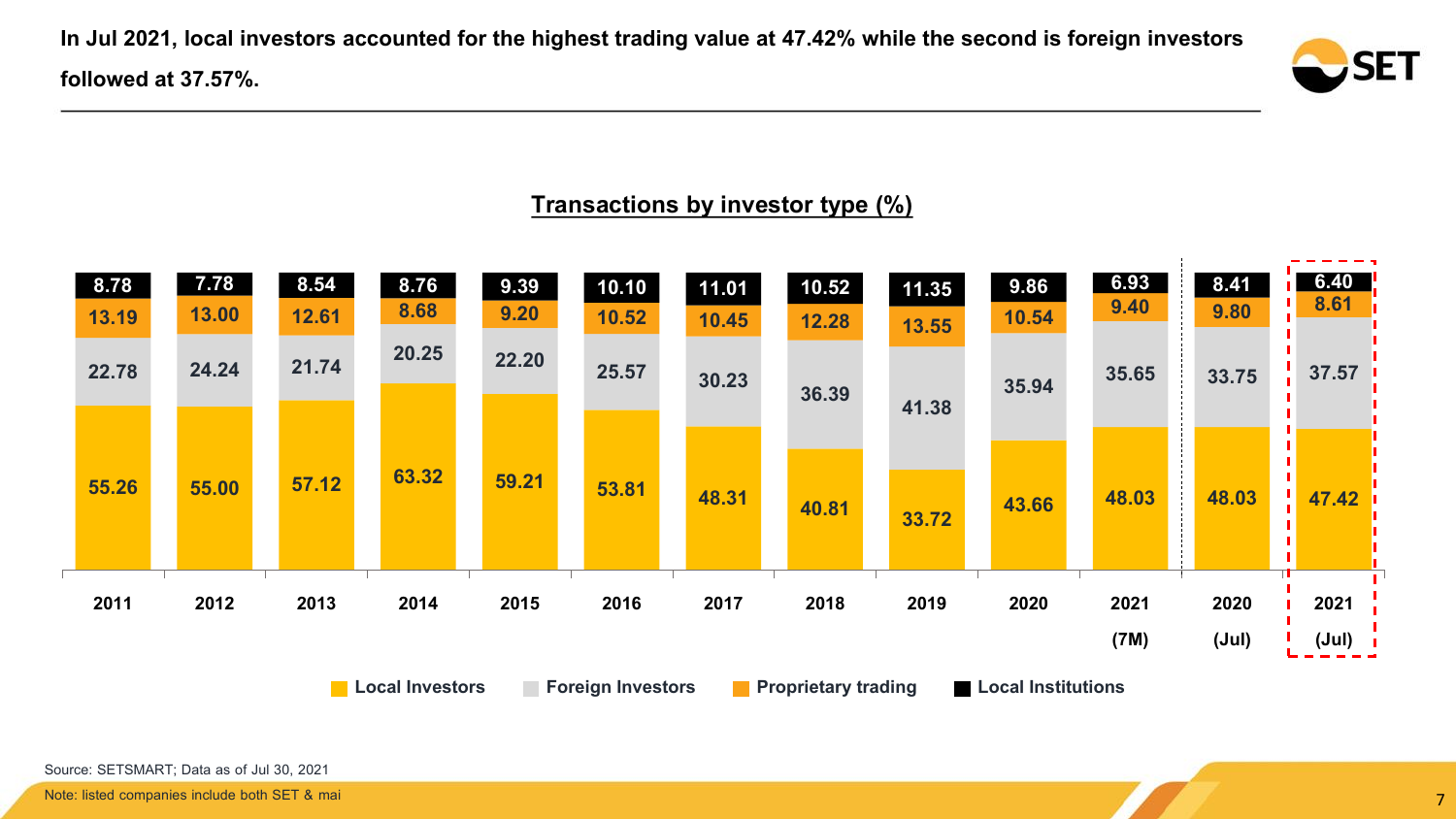

## **Market dividend yield at the end of period (%)**

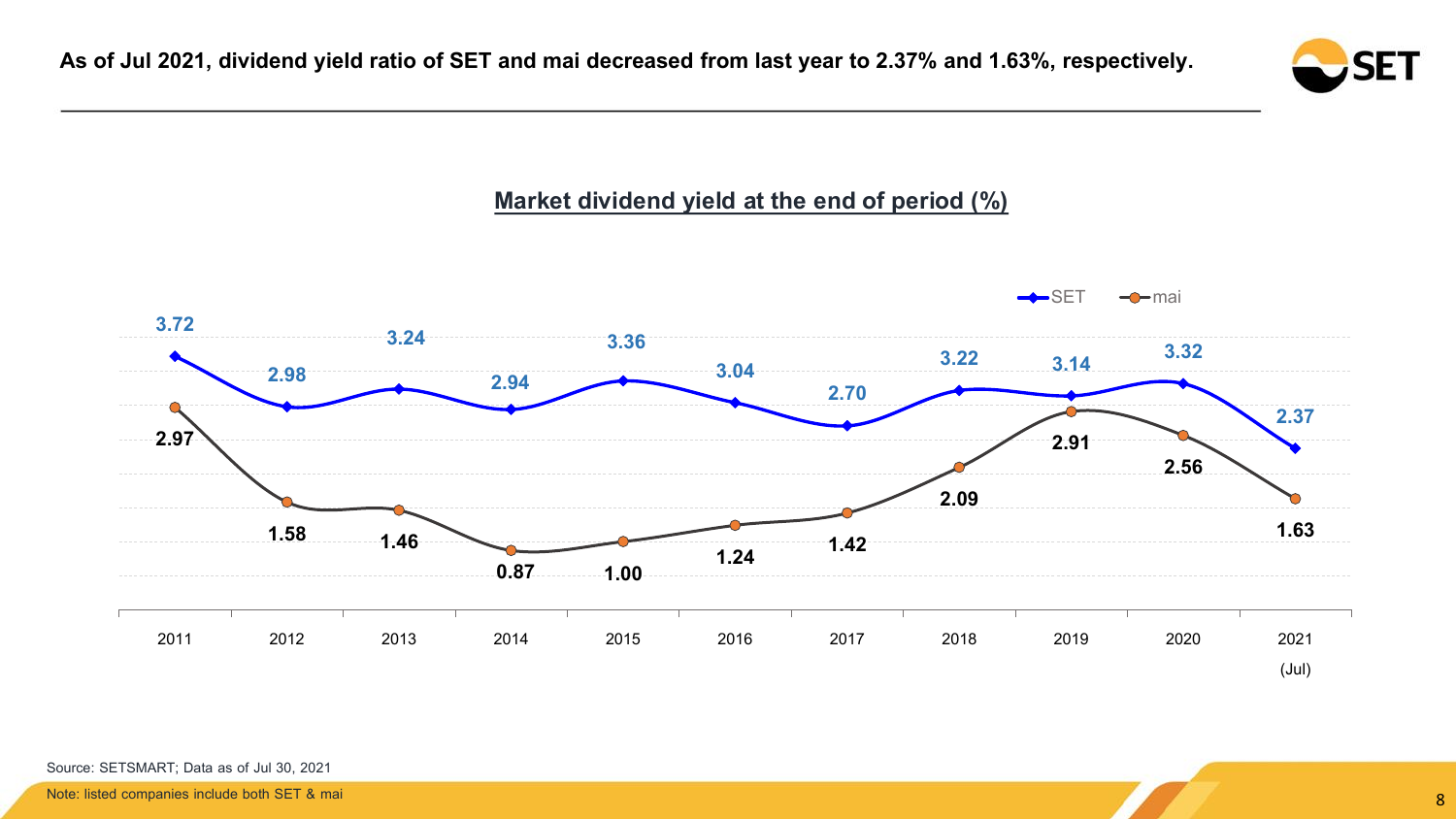



**SET Index, Earning and GDP**

Source: NESDC; SETSMART; Data as of Jul 30, 2021

Note: Net profits accumulated from last 4 quarters. (Excludes real estate funds)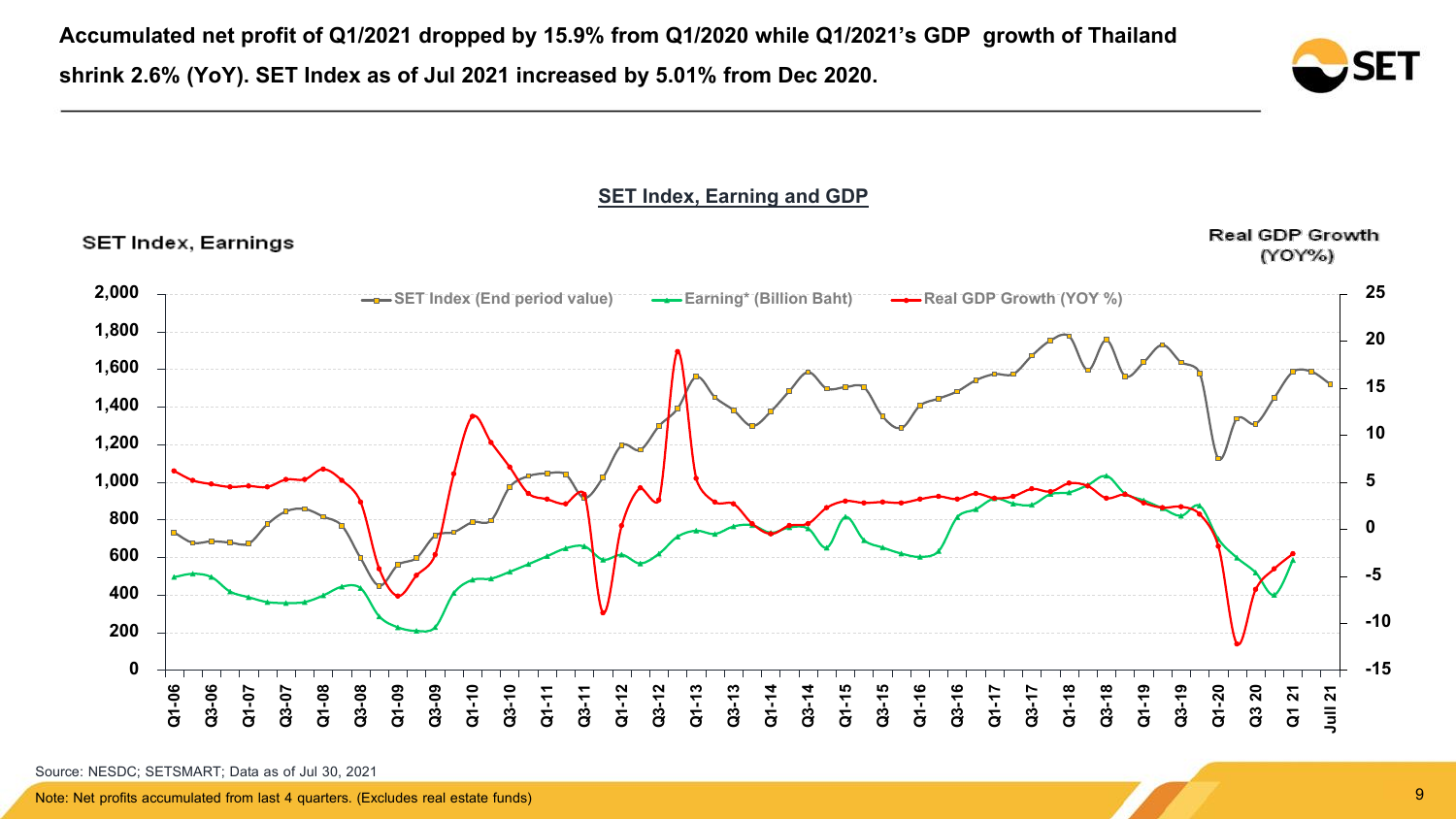**As of Jul 2021, the SET Index closed at 1,521.92 points, increased from 1,449.35 points as of Dec 2020.** 

**3-month moving average of foreign net trading value was net sold 20,914 million baht.**





**Foreign net buy and SET Index**

Source: SETSMART; Data as of Jul 30, 2021

Note: 3mma = 3 month moving average of foreign net trading position Includes both SET & mai 10 movies and 10 movies and 10 movies are also that the contract of the contract of the contract of the contract of the contract o